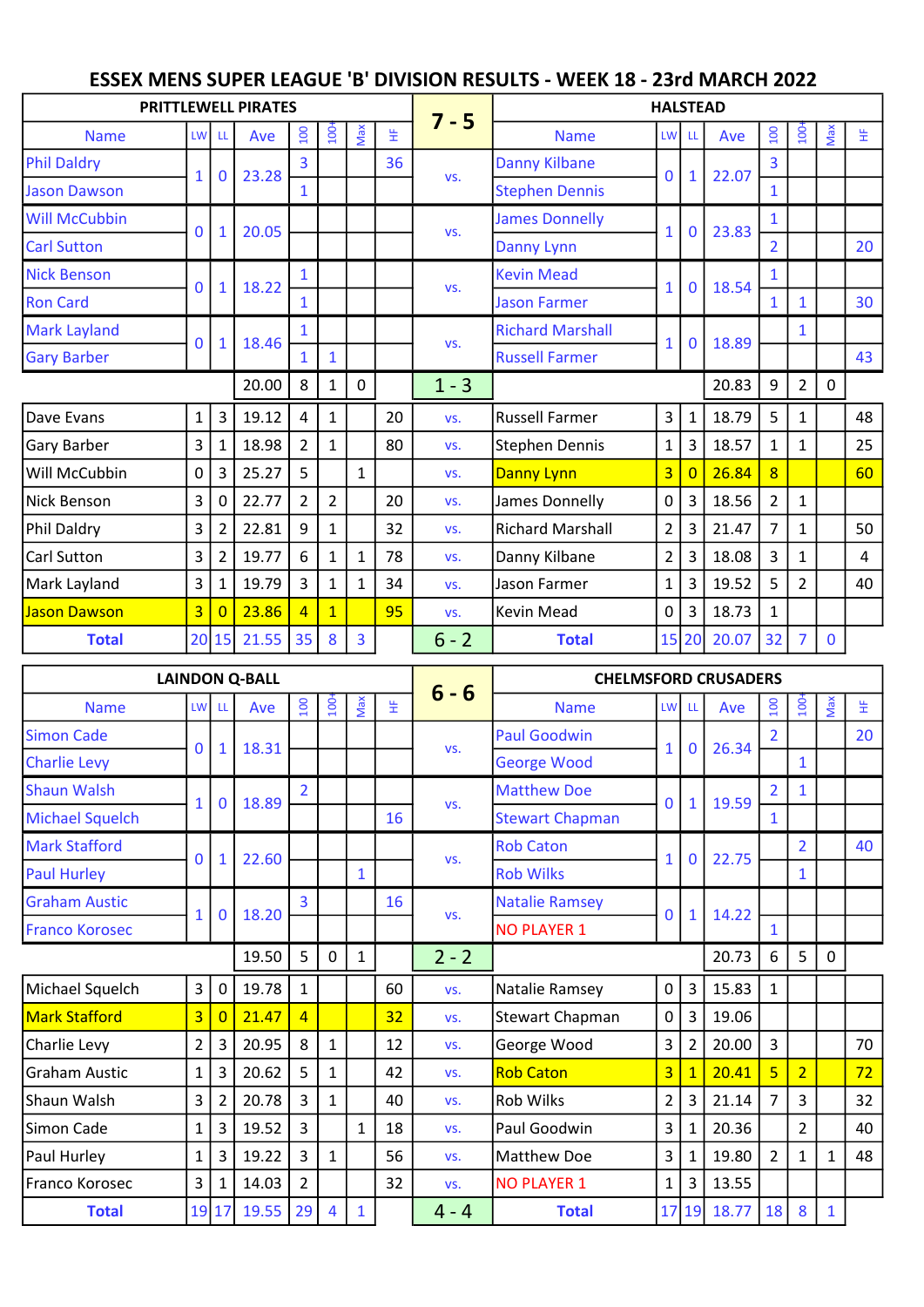## ESSEX MENS SUPER LEAGUE 'B' DIVISION RESULTS - WEEK 18 - 23rd MARCH 2022

| <b>COLCHESTER TOWN</b> |                |                |       |                |                  |                | <b>CANVEY STARR</b> |         |                        |                |                |       |                  |                |             |     |
|------------------------|----------------|----------------|-------|----------------|------------------|----------------|---------------------|---------|------------------------|----------------|----------------|-------|------------------|----------------|-------------|-----|
| <b>Name</b>            | <b>LW</b>      | <b>LL</b>      | Ave   | 100            | 100 <sup>2</sup> | Max            | 生                   | $6 - 6$ | <b>Name</b>            | LW LL          |                | Ave   | 100              | 100            | Max         | 生   |
| <b>Mark Gregory</b>    |                |                | 21.80 |                |                  |                |                     |         | <b>Freddie Francis</b> |                | $\mathbf{0}$   | 21.30 |                  |                |             |     |
| <b>Mick Cain</b>       | $\mathbf 0$    | $\mathbf{1}$   |       | $\mathbf{1}$   |                  |                |                     | VS.     | <b>Steven Watkins</b>  | $\mathbf{1}$   |                |       | $\mathbf{1}$     | 1              |             | 51  |
| <b>Peter Browning</b>  | $\mathbf{1}$   | $\mathbf 0$    | 21.76 |                |                  |                |                     | VS.     | <b>Joey Francis</b>    | $\overline{0}$ | 1              | 17.16 |                  |                |             |     |
| <b>Jake Fewell</b>     |                |                |       |                | $\overline{2}$   |                | 10                  |         | <b>Nigel Buckle</b>    |                |                |       | $\mathbf{1}$     |                |             |     |
| <b>Paul Walker</b>     | $\mathbf 0$    |                | 22.88 |                | $\mathbf{1}$     |                |                     |         | <b>Phil Halls</b>      | $\mathbf{1}$   | $\mathbf{0}$   | 22.75 |                  | $\overline{2}$ |             | 5   |
| <b>Brandon Western</b> |                | $\mathbf{1}$   |       | $\overline{3}$ |                  |                |                     | VS.     | <b>Peter Brown</b>     |                |                |       |                  | $\mathbf{1}$   |             |     |
| <b>Eddie Gosling</b>   | $\mathbf{1}$   | $\mathbf 0$    | 17.56 |                |                  |                | 20                  | VS.     | <b>Michael Francis</b> | $\mathbf{0}$   | $\mathbf{1}$   | 18.43 | 3                |                |             |     |
| <b>Stef Palmer</b>     |                |                |       | $\mathbf{1}$   |                  |                |                     |         | <b>Keith Thorne</b>    |                |                |       | $\mathbf{1}$     |                |             |     |
|                        |                |                | 21.00 | 7              | $\overline{3}$   | $\mathbf{0}$   |                     | $2 - 2$ |                        |                |                | 19.91 | 10               | 4              | 0           |     |
| Jake Fewell            | $\overline{3}$ | $\overline{2}$ | 23.55 | $\overline{7}$ | $\overline{3}$   |                | 58                  | VS.     | Nigel Buckle           | $\overline{2}$ | 3              | 22.73 | 5                | $\mathbf{1}$   |             | 56  |
| <b>Brandon Western</b> | $\overline{3}$ | $\overline{0}$ | 25.47 | $\overline{2}$ | $\overline{2}$   | $\overline{1}$ | 72                  | VS.     | Peter Brown            | 0              | 3              | 19.93 | $\mathbf{1}$     | $\mathbf{1}$   |             |     |
| Mark Gregory           | $\overline{2}$ | 3              | 17.60 | $\overline{a}$ |                  |                | 30                  | VS.     | <b>Freddie Francis</b> | 3              | $\overline{2}$ | 17.35 | $\overline{3}$   |                |             | 57  |
| Mick Cain              | $\mathbf{3}$   | 0              | 19.03 | $\mathbf{3}$   | $\mathbf{1}$     |                | 20                  | VS.     | Joey Francis           | $\mathbf 0$    | 3              | 16.99 |                  | $\mathbf{1}$   |             |     |
| Steven Western         | $\mathsf{O}$   | 3              | 18.19 | 4              | $\mathbf{1}$     |                |                     | VS.     | <b>Michael Francis</b> | 3              | $\Omega$       | 19.52 | $\overline{2}$   | $\mathbf{1}$   |             | 50  |
| Peter Browning         | $\mathbf 0$    | 3              | 16.89 | $\mathbf{1}$   |                  |                |                     | VS.     | <b>Phil Halls</b>      | $\overline{3}$ | $\overline{0}$ | 25.05 | $6 \overline{6}$ |                |             | 130 |
| <b>Eddie Gosling</b>   | $\mathbf{1}$   | 3              | 20.77 | $\overline{2}$ |                  | 1              | 20                  | VS.     | Keith Thorne           | $\overline{3}$ | 1              | 23.44 | 4                | $\mathbf{1}$   |             | 120 |
| Paul Walker            | 3              | $\overline{2}$ | 21.09 | 3              | $\overline{2}$   |                | 90                  | VS.     | <b>Steven Watkins</b>  | $\overline{2}$ | 3              | 19.69 | 5                | $\mathbf{1}$   |             | 149 |
| <b>Total</b>           | 17             | 18             | 20.32 | 26             | $\overline{9}$   | $\overline{2}$ |                     | $4 - 4$ | <b>Total</b>           |                | 18 17          | 20.59 | 26               | 6              | $\mathbf 0$ |     |

|                       | <b>CRESSING TEMPLARS</b> |                |       |                       |                |                | <b>CLACTON RAILWAY</b> |         |                       |                |                |       |                  |                  |                |     |
|-----------------------|--------------------------|----------------|-------|-----------------------|----------------|----------------|------------------------|---------|-----------------------|----------------|----------------|-------|------------------|------------------|----------------|-----|
| <b>Name</b>           | <b>LW</b>                | LL.            | Ave   | $\overline{100}$      | $\overline{5}$ | Max            | 뚶                      | $7 - 5$ | <b>Name</b>           | LW LL          |                | Ave   | $\overline{100}$ | $\overline{100}$ | Max            | 뚶   |
| <b>Bryan Willis</b>   | 0                        | $\mathbf{1}$   | 19.00 |                       |                |                |                        | VS.     | <b>Matthew Good</b>   |                | $\bf{0}$       | 31.28 | $\mathbf{1}$     |                  | $\overline{2}$ | 40  |
| <b>Leon Griffiths</b> |                          |                |       |                       |                |                |                        |         | <b>Joe Twinn</b>      |                |                |       | $\mathbf{1}$     |                  |                |     |
| <b>Tim Franklin</b>   | $\mathbf{1}$             | $\mathbf 0$    | 27.05 |                       | $\mathbf{1}$   |                | 16                     | VS.     | <b>Steve Wheeler</b>  | $\mathbf{0}$   | $\mathbf{1}$   | 17.78 |                  | $\mathbf{1}$     |                |     |
| <b>Daniel Hawkes</b>  |                          |                |       |                       | $\overline{2}$ |                |                        |         | <b>Jeremy Hayes</b>   |                |                |       |                  |                  |                |     |
| Kevin Williams-Taylor | $\mathbf{1}$             | $\mathbf 0$    | 29.44 |                       | $\mathbf{1}$   |                |                        | VS.     | <b>Mark Barnes</b>    | $\Omega$       | $\mathbf{1}$   | 23.53 |                  | $\overline{2}$   |                |     |
| <b>Dickie Pryke</b>   |                          |                |       | $\boldsymbol{\Delta}$ |                |                | 20                     |         | <b>Anthony Lyddon</b> |                |                |       | $\mathbf{1}$     |                  |                |     |
| <b>Stuart Wicks</b>   | $\mathbf{1}$             | $\mathbf 0$    | 28.60 |                       | $\overline{2}$ |                |                        | VS.     | <b>Shaun Fox</b>      | $\mathbf{0}$   | $\mathbf{1}$   | 29.73 | 4                |                  |                |     |
| <b>Adam Howard</b>    |                          |                |       | $\overline{2}$        |                |                | 56                     |         | <b>Liam Willis</b>    |                |                |       | $\mathbf{1}$     |                  | $\mathbf{1}$   |     |
|                       |                          |                | 26.02 | 7                     | 6              | 0              |                        | $3 - 1$ |                       |                |                | 25.58 | 8                | $\overline{3}$   | 3              |     |
| Stuart Wicks          | 3                        | $\overline{2}$ | 21.27 | 4                     | $\mathbf{1}$   |                | 40                     | VS.     | Joe Twinn             | $\overline{2}$ | 3              | 19.71 | 4                |                  |                | 32  |
| Daniel Hawkes         | $\mathbf{1}$             | $\mathbf{3}$   | 22.92 | 4                     | $\mathbf{1}$   |                | 40                     | VS.     | <b>Shaun Fox</b>      | $\overline{3}$ | $\overline{1}$ | 25.37 | $\overline{2}$   | $\overline{3}$   | $\overline{2}$ | 20  |
| Christopher Holden    | $\overline{2}$           | 3 <sup>1</sup> | 23.04 | 4                     | $\overline{2}$ |                | 9                      | VS.     | Mark Barnes           | 3              | $\overline{2}$ | 23.47 | 5                | $\overline{2}$   | $\mathbf{1}$   | 78  |
| Adam Howard           | 3                        | 0              | 20.59 | 3                     |                |                | 32                     | VS.     | <b>Steve Wheeler</b>  | 0              | 3              | 18.67 | $\overline{3}$   |                  |                |     |
| Kevin Williams-Taylor | $\mathbf{1}$             | 3              | 20.78 | 1                     |                |                | 40                     | VS.     | Liam Willis           | 3              | 1              | 23.64 | 4                | $\mathbf{1}$     |                | 102 |
| Dickie Pryke          | $\mathbf{1}$             | 3 <sup>1</sup> | 18.19 | 4                     |                |                | 57                     | VS.     | Peter Baldwin         | 3              | 1              | 19.19 | 5                |                  |                | 40  |
| Leon Griffiths        | 3                        | 0              | 23.12 | $\overline{2}$        |                | $\mathbf{1}$   | 77                     | VS.     | Anthony Lyddon        | 0              | 3              | 20.30 | $\overline{3}$   |                  |                |     |
| <b>Tim Franklin</b>   | $\overline{3}$           | $\Omega$       | 24.24 | $\overline{5}$        | $\overline{1}$ | $\mathbf{1}$   | 100                    | VS.     | Matthew Good          | $\Omega$       | 3              | 25.53 | 5                |                  |                |     |
| <b>Total</b>          |                          | 20 15          | 21.77 | 27                    | 5              | $\overline{2}$ |                        | $4 - 4$ | <b>Total</b>          |                | 15 20          | 21.99 | 31               | 6                | 3              |     |